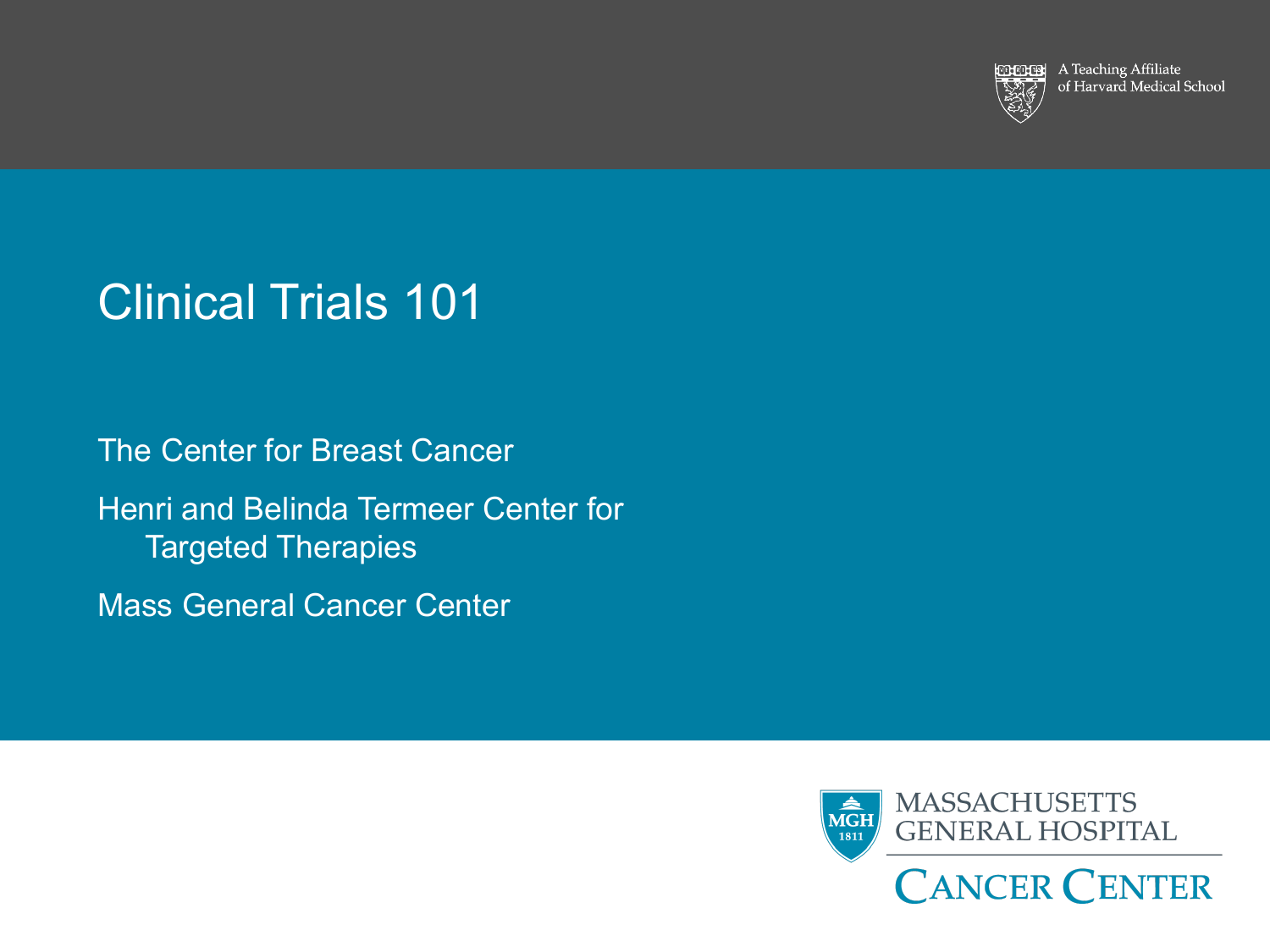# Topics to Discuss

- What is a Clinical Trial?
- Why is research important?
- **Safety**
- Phases of Clinical Trials
- Your Breast Cancer Research Team and primary team
- What to Expect with Being Involved in a Clinical Trial
- Consenting Process
- Screening Period
- On Treatment Assessments
- What is a PK/PD?
- Drug Diaries
- Storage, Handling, and Disposal
- When to Call
- Financial coverage
- Contact information



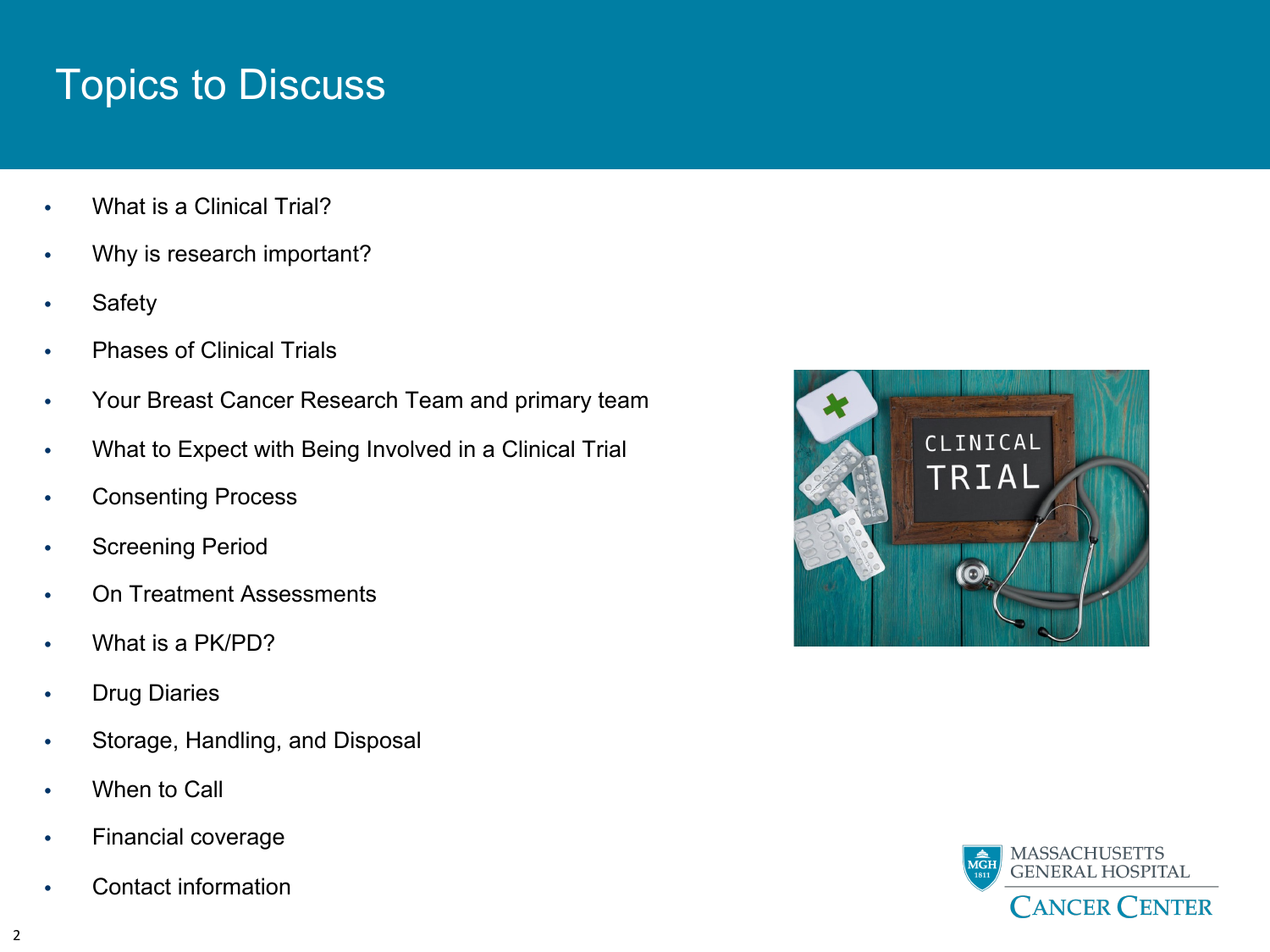### What is a clinical trial?

- A clinical trial is research performed in humans. You may also hear clinical trials referred to as research studies or clinical studies.
- Clinical trials in cancer compare a known treatment for a specific cancer type or stage with a new approach. This can be a new drug, combination of drugs, or a different way of using known treatments.
- Oncology clinical trials may also focus on radiation therapy, surgery, devices, behavioral treatments, standard of care, and much more.

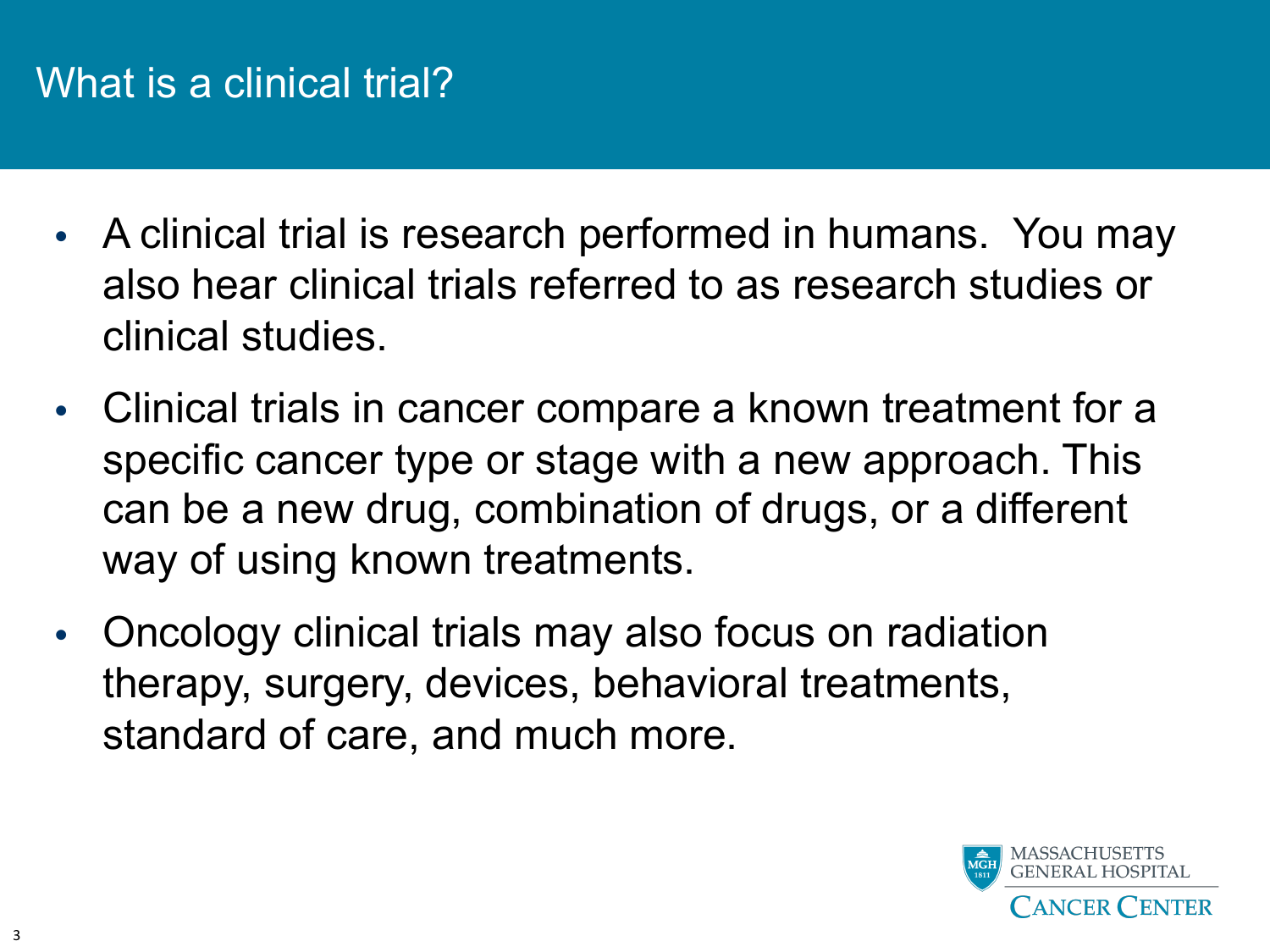There are many reasons! Just to name a few:

- Being involved in a clinical trial gives you more treatment options
- Provides information to advance understanding and development of new therapies
- Participation helps make discoveries of new treatment options and can lead to improved survival for yourself and others
- Clinical trials advance science

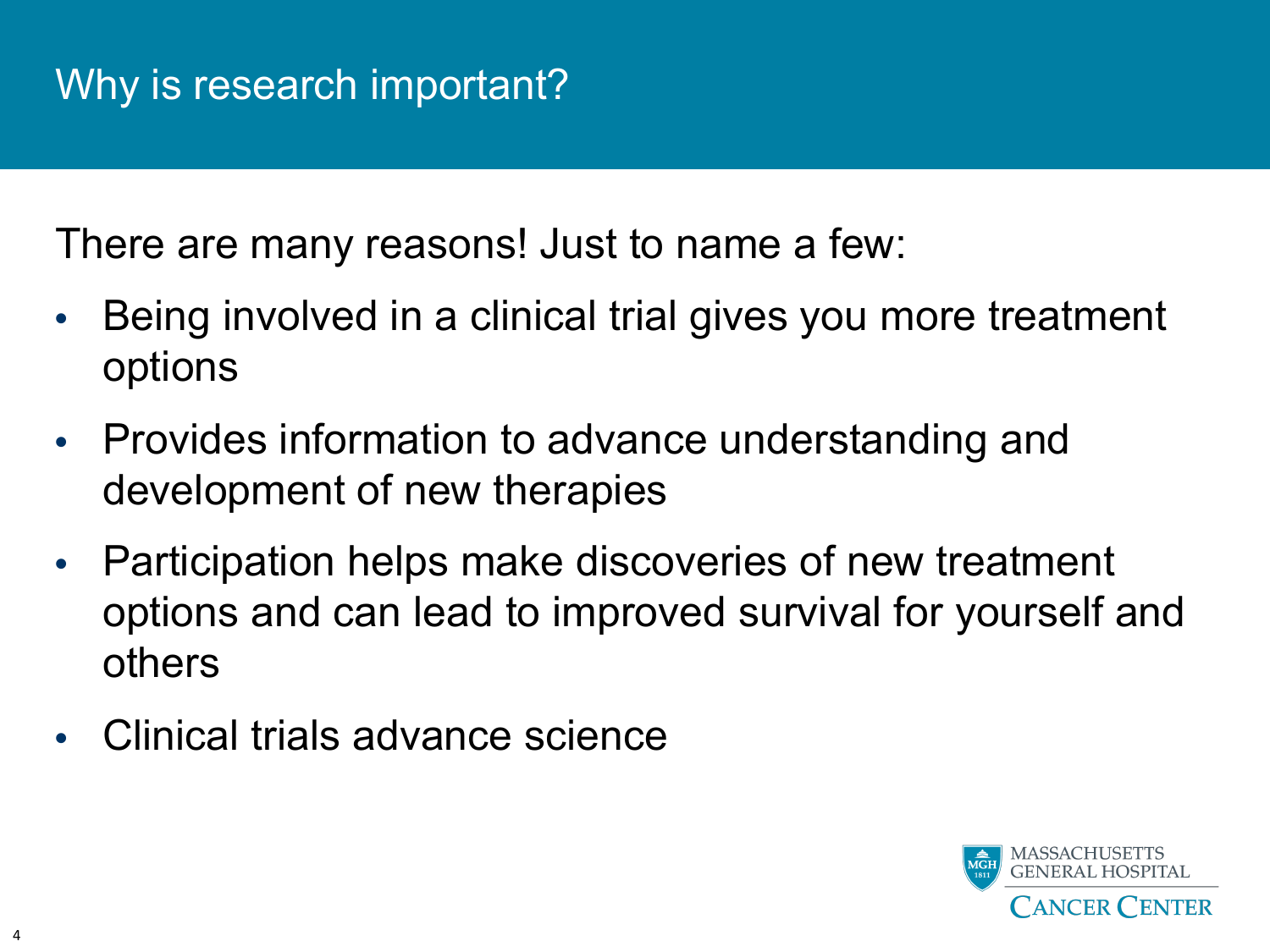# Safety is the #1 priority

- Researchers conduct extra clinical assessments during the screening process and on treatment to ensure safety.
- Examples of extra clinical assessments:
	- More frequent CT restaging scans with TIMC\*
	- ECG assessments to monitor heart rhythm
	- Echocardiogram to assess cardiac output
	- Biopsies
	- Eye exams
	- Extra blood work/labs

\*TIMC: outside radiology group who assesses and confirms scan results

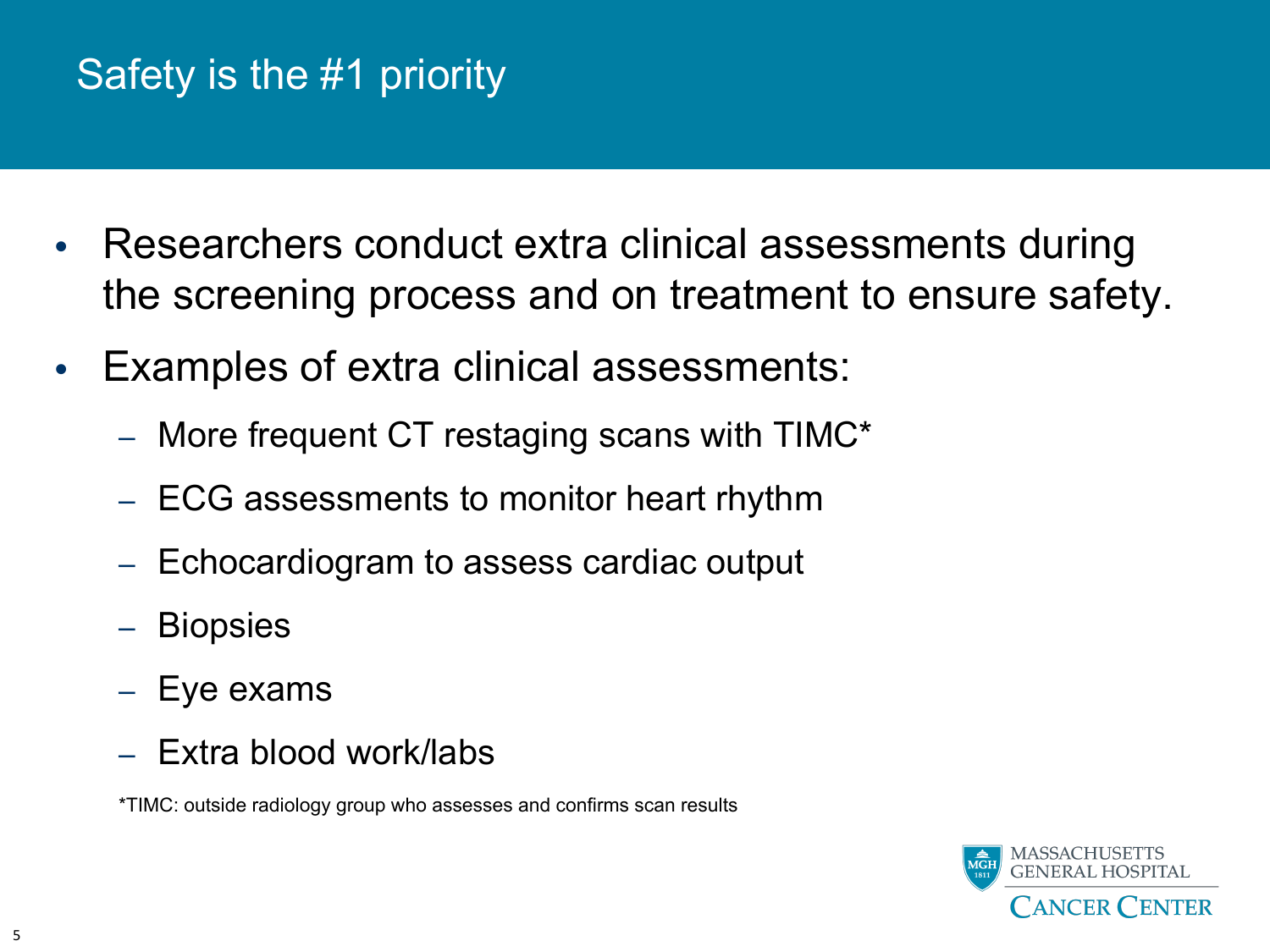### Phases of Clinical Trials

- Phase 1:
	- Focus is on:
		- $\triangleright$  Safety



**CANCER CENTER** 

- $\triangleright$  How well the drug is absorbed into your body
- $\triangleright$  Dosage (how much or how often to take the drug)
- $\triangleright$  Identifying side effects
- $\triangleright$  First in human
- $\triangleright$  Information gathered during Phase 1 studies helps establish design for Phase 2 studies
- $\triangleright$  The Termeer Center is where Phase 1 studies happen at Mass General Cancer Center.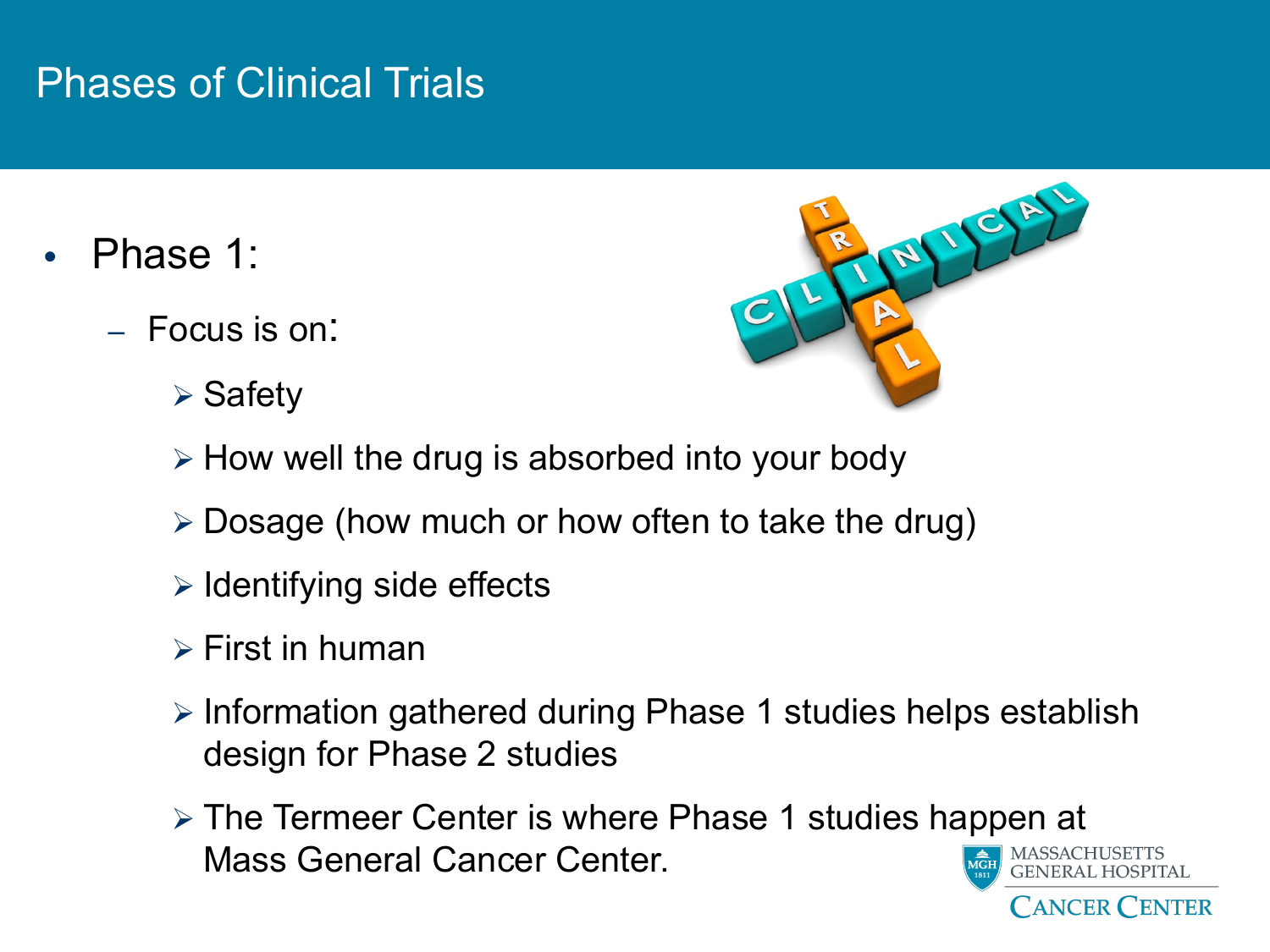### Phases of Clinical Trials continued

- Phase 2:
	- Evaluates if a new treatment works (efficacy)
	- Evaluates dose range
	- Further evaluates safety
	- More individuals involved than Phase 1





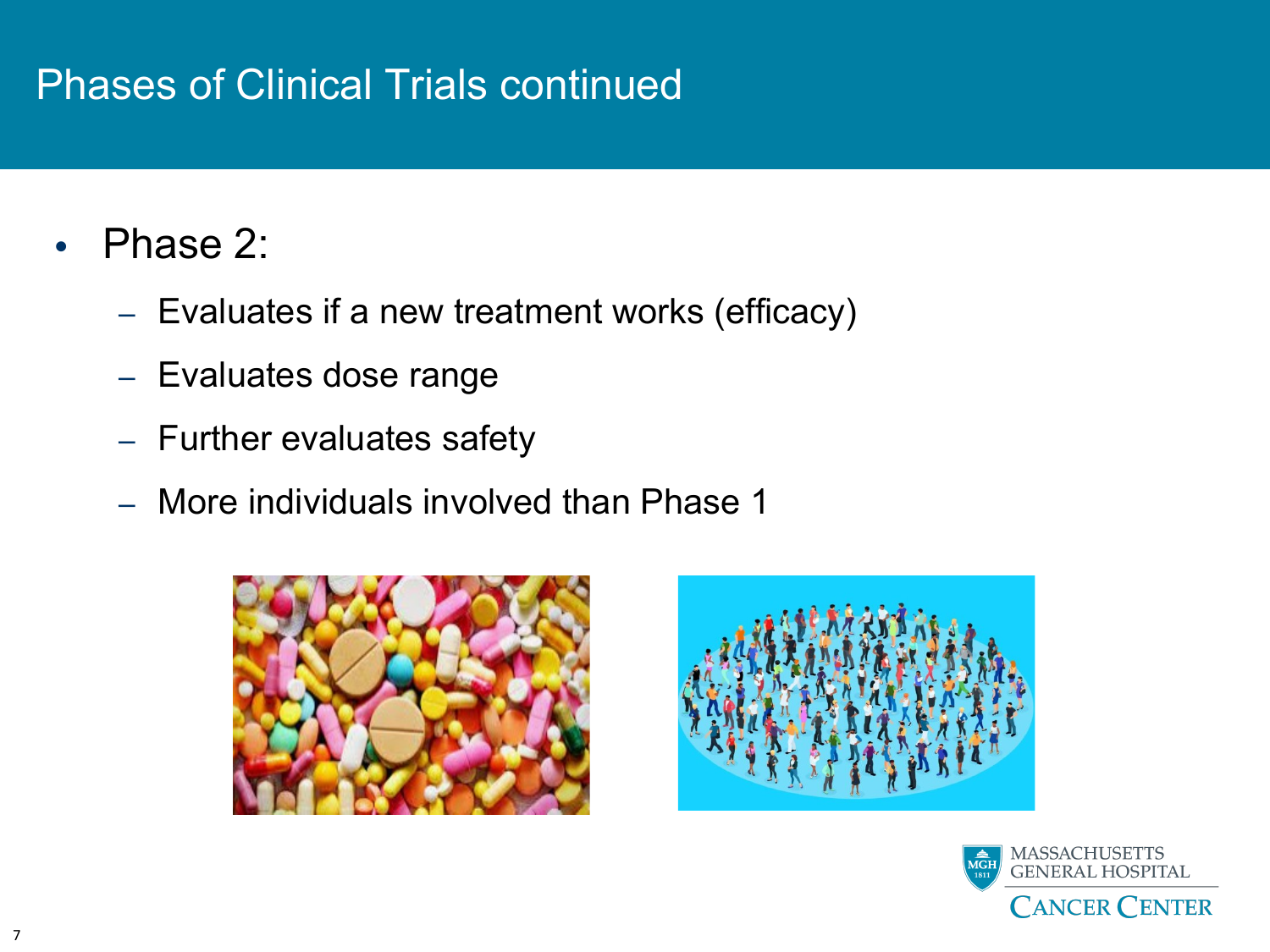### Phases of Clinical Trials continued

- Phase 3:
	- $\triangleright$  Confirms effectiveness
	- $\triangleright$  Compares study drug to other standard treatment(s)
	- $\triangleright$  Collects information about how your disease is responding to treatment (through scans, blood work)
	- $\triangleright$  Can be randomized trials. This means participants are randomly assigned into separate groups that compare different treatments or other interventions.
	- $\triangleright$  Looks at long-term effectiveness

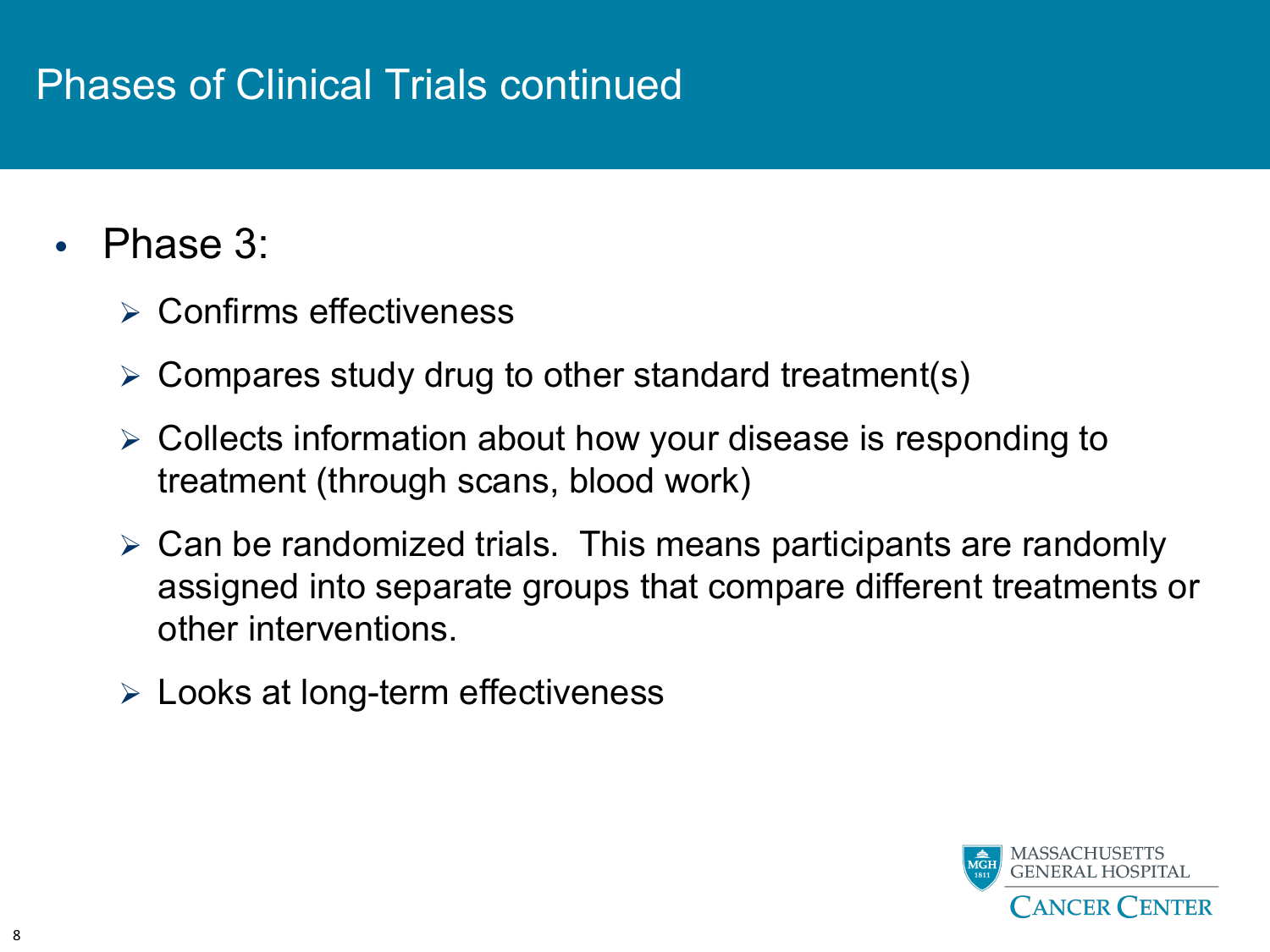### Meet the Research Team!

- Treating Physician
- Nurse Practitioner/Physician Assistant
- Research Nurse



- Clinical Research Associate/Coordinator
- Oncology Social Worker
- Sometimes the research team will differ from primary oncology team. In which case, the research team will always collaborate with primary oncology team

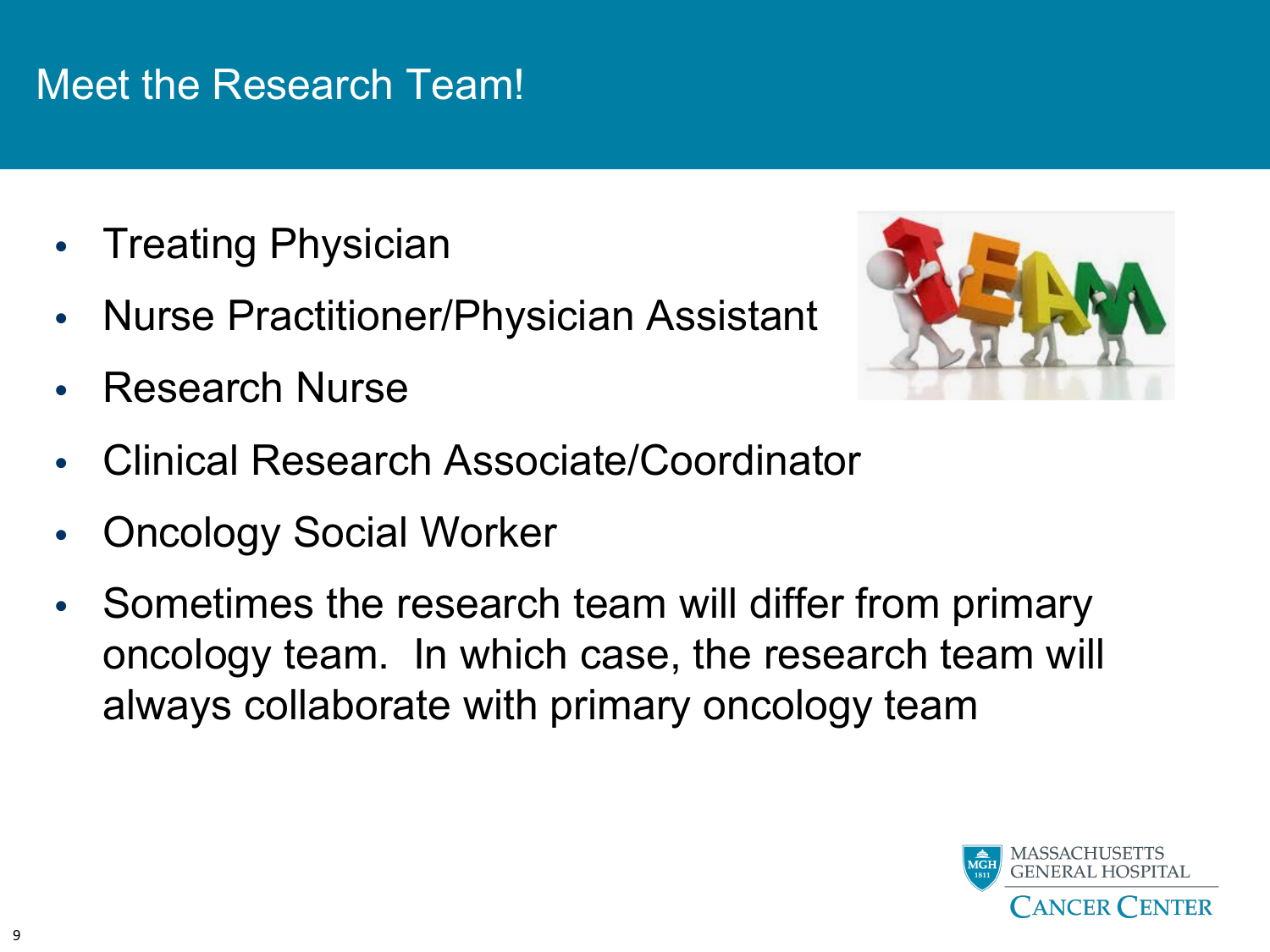# What to Expect with Being Involved in a Clinical Trial

- Clinical Trial Process:
	- 1. Signing Consent
	- 2. Screening Period
	- 3. On Treatment Assessments
	- 4. Post treatment assessments

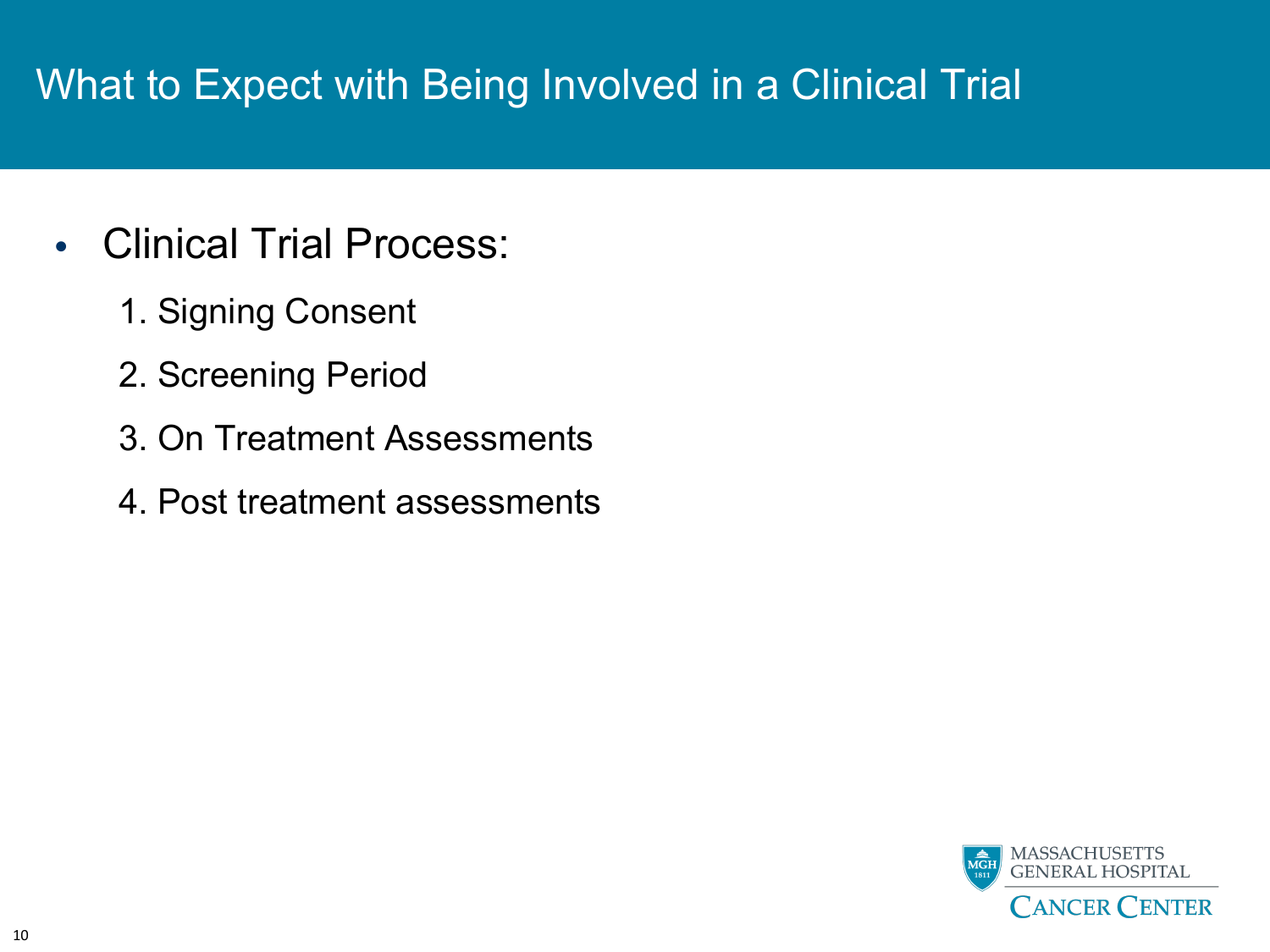#### Consent Process

- Reviewing and signing consent forms allows you to make an informed decision.
- Consent forms will provide you with the following information:
	- Description of Clinical Trial
	- Risks and Benefits
	- Alternative Procedures or Treatments
	- Review Confidentiality (keeping your identity private)
	- Voluntary Participation (you can decide whether or not to take part)
	- Contact information of the Research Team



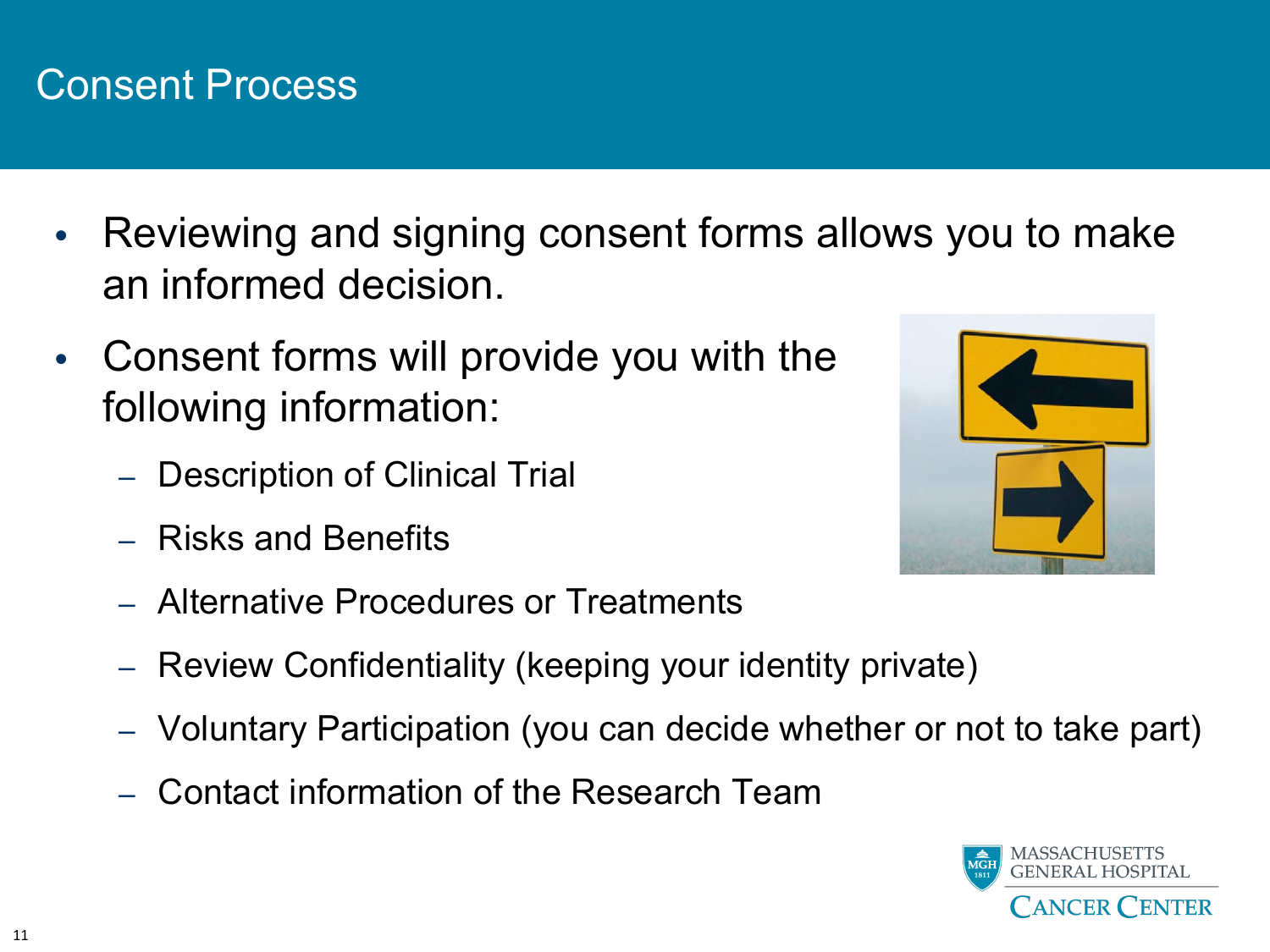## What is the Clinical Trial Screening Process?

- The screening process is the time between signing a consent form and starting a clinical trial
- Usually 1-2 weeks; can be longer depending on trial requirements
- The Research Team reviews your medical history and screening assessments to ensure trial requirements are met. This also confirms it is safe for you to take part in the trial
- Each trial has different screening requirements which can include:
	- Labs (sometimes fasting)
	- Imaging (CT scans, bone scan, MRI, Ultrasound)
	- **Echocardiogram**
	- ECG
	- Biopsy (for research purposes only)
	- Review of at-home daily medication

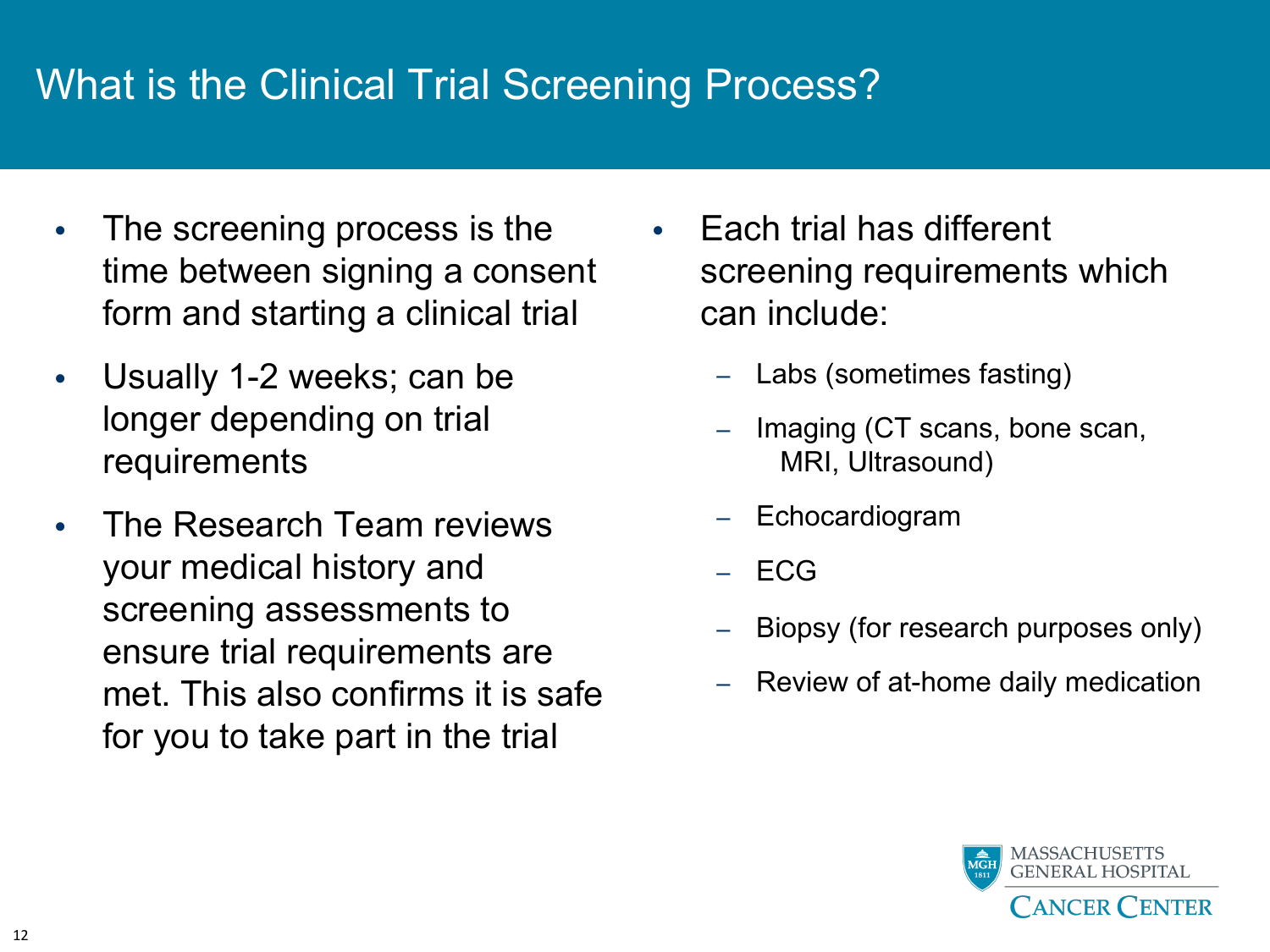Each trial has different requirements. The Research Team will review your schedule with you which may include:

- Frequent office visits for physical exams (can be weekly at first) to keep close monitoring and to ensure safety
- **Bloodwork**
- ECG
- Pharmacokinetics (PK) collection blood work that shows the body's effect on the drug
- Vital signs, such as temperature, blood pressure, and pulse
- Monitoring side effects/adverse events
- Reviewing drug diary to ensure following of the dosing instructions
- Nursing phone calls
- Scan reviews with oncologist
	- MGH Radiologist reviews
	- Tumor Metrics/TIMC independent review for trial participants

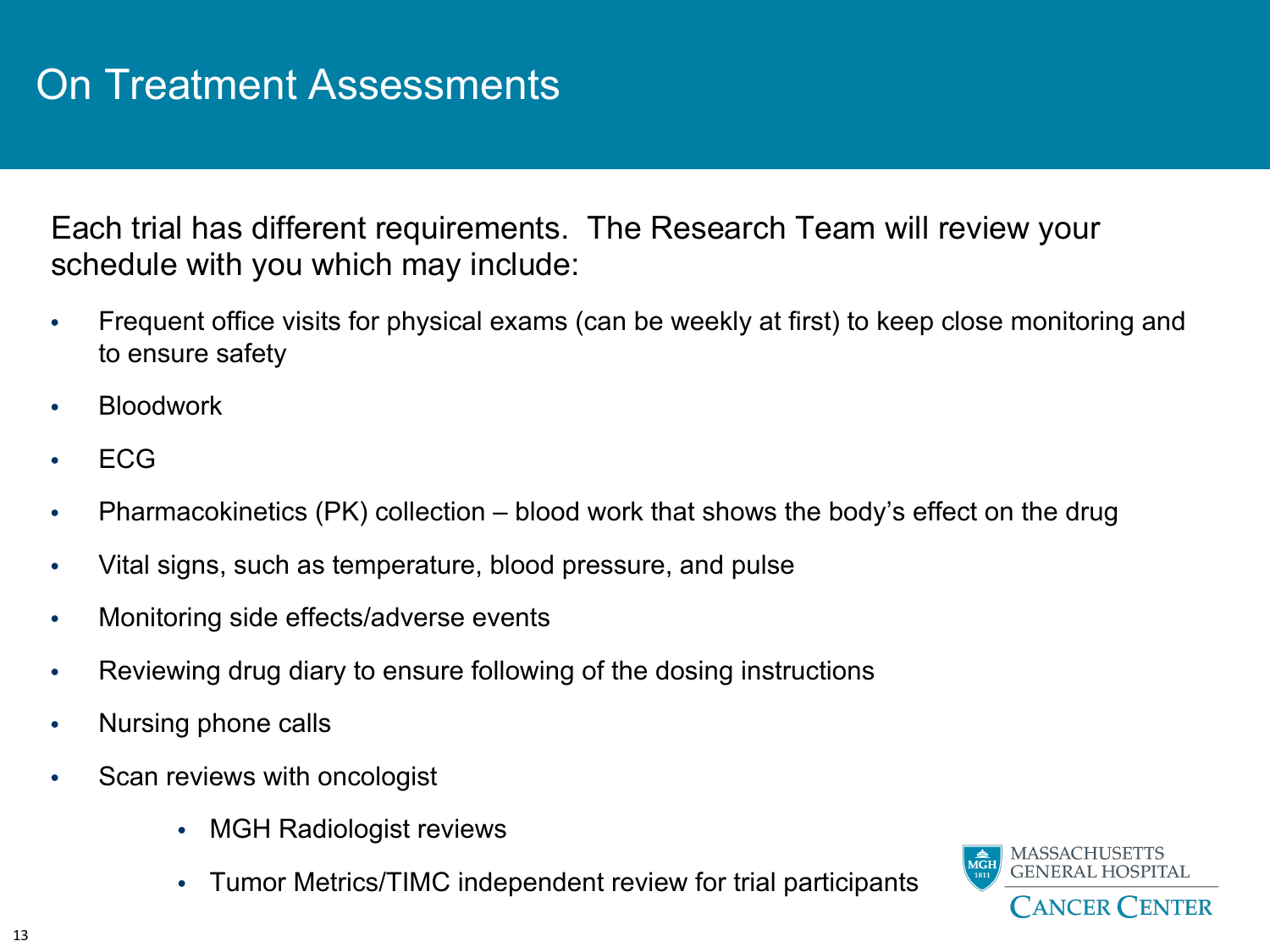# Drug Diary

- For clinical trials with an oral study drug, you will be given a drug diary. A drug diary helps to ensure safety and to confirm dosing instruction.
- Dosing instructions will be reviewed in the drug diary. This will include if you need to fast (not eat) before taking any drug.
- You will be instructed to:
	- document the date and time you take study drug including any missed doses
	- bring your diary with you to each clinic visit. It will be reviewed and collected by the Research Nurse at the end of a cycle



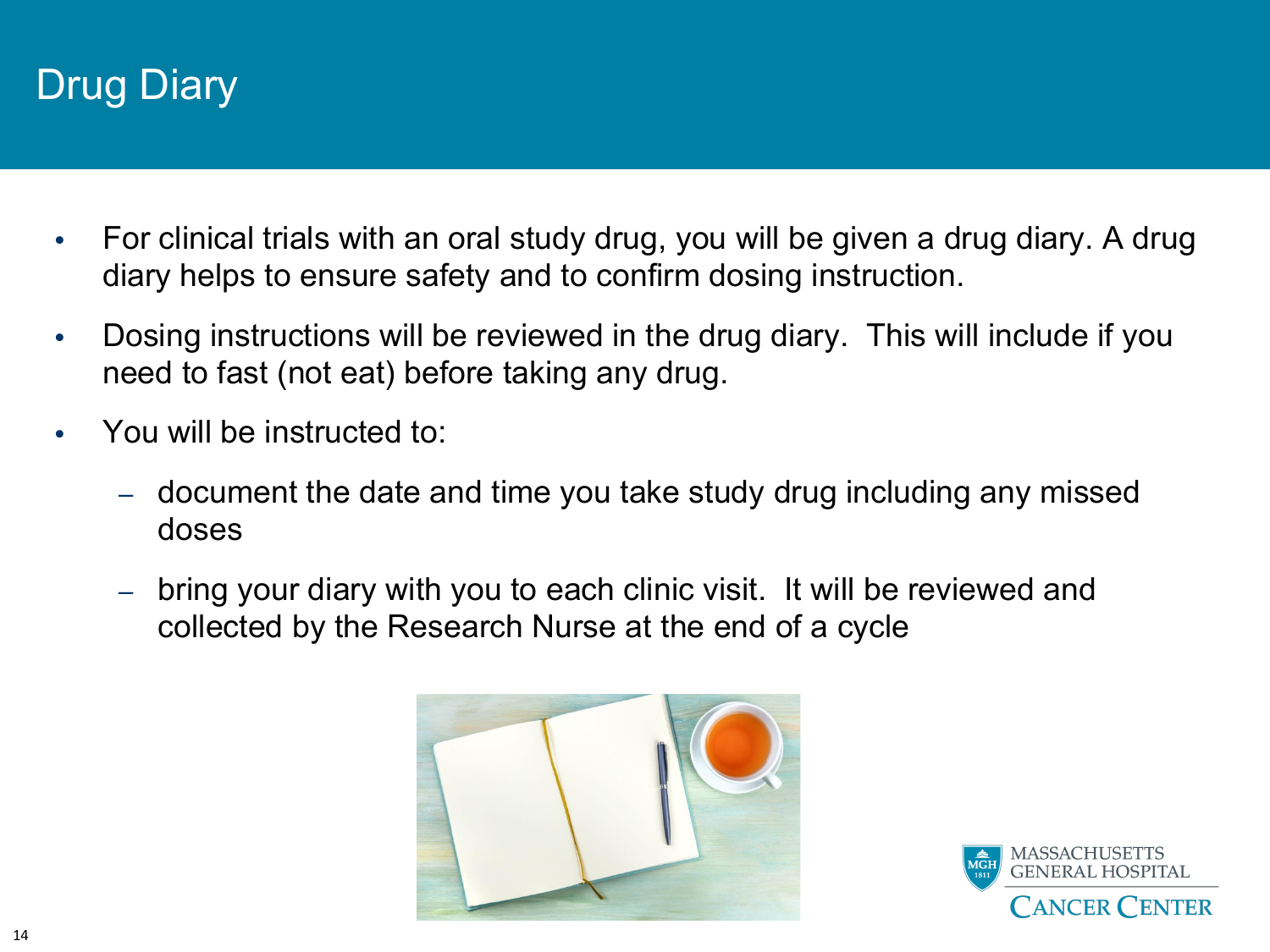# Storage and Handling of Oral Study Medication

- Your Research Nurse will dispense oral study medication to you
- Keep all study medication in its original bottle. Do not put in a separate pill box or mix with other medications
- Some study medications need to be kept refrigerated and the research team will review this if so
- Keep in a dry location away from direct light
- Keep out of reach from children and pets
- Wash your hands before and after handling

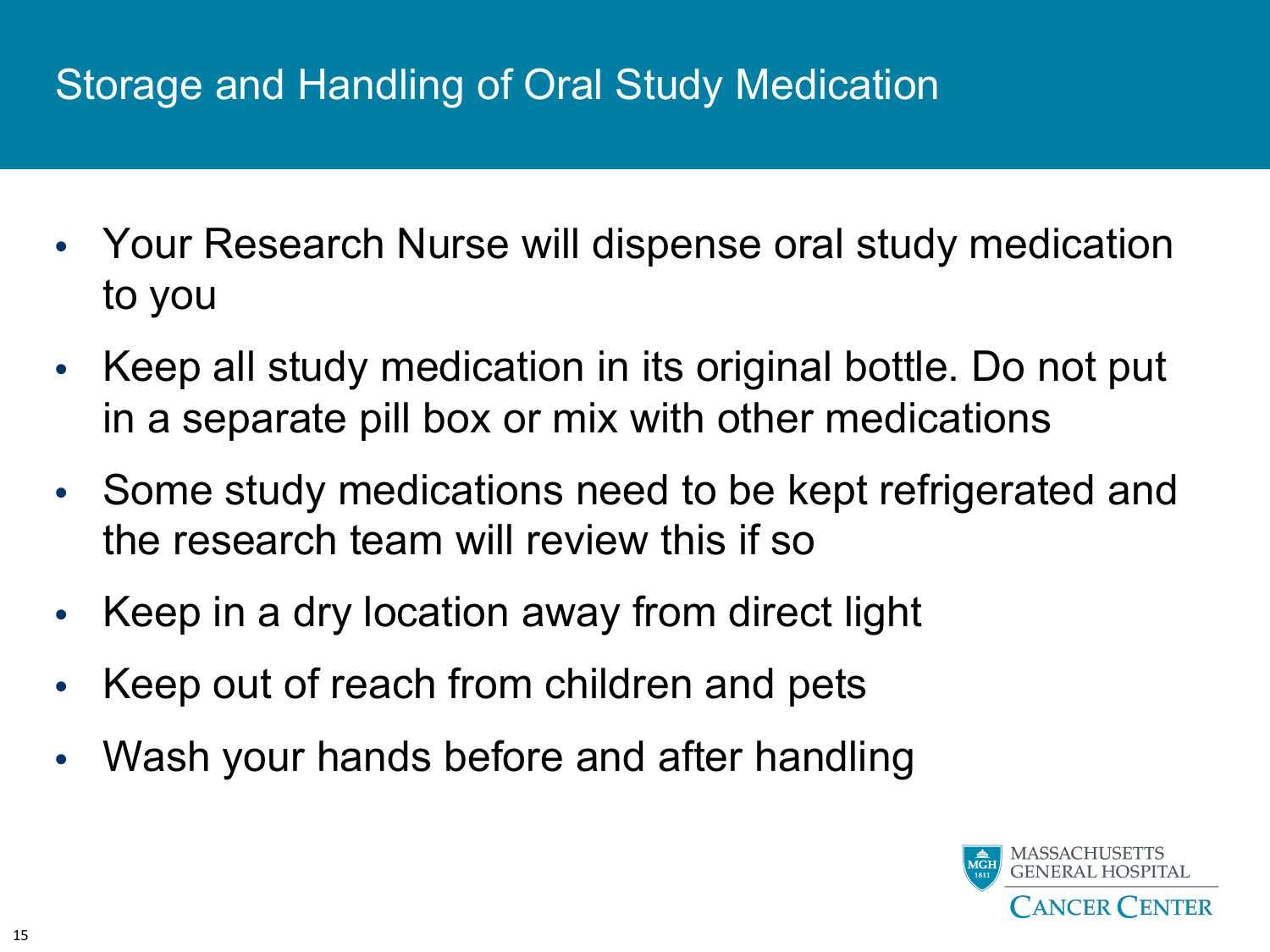# Disposal of Study Medication

- Bring in all study medication and empty bottles with you to each visit.
- Do not throw away empty bottles. The research team will collect them and then dispose of them.
- The research team will also collect any unused medication at the end of each cycle.

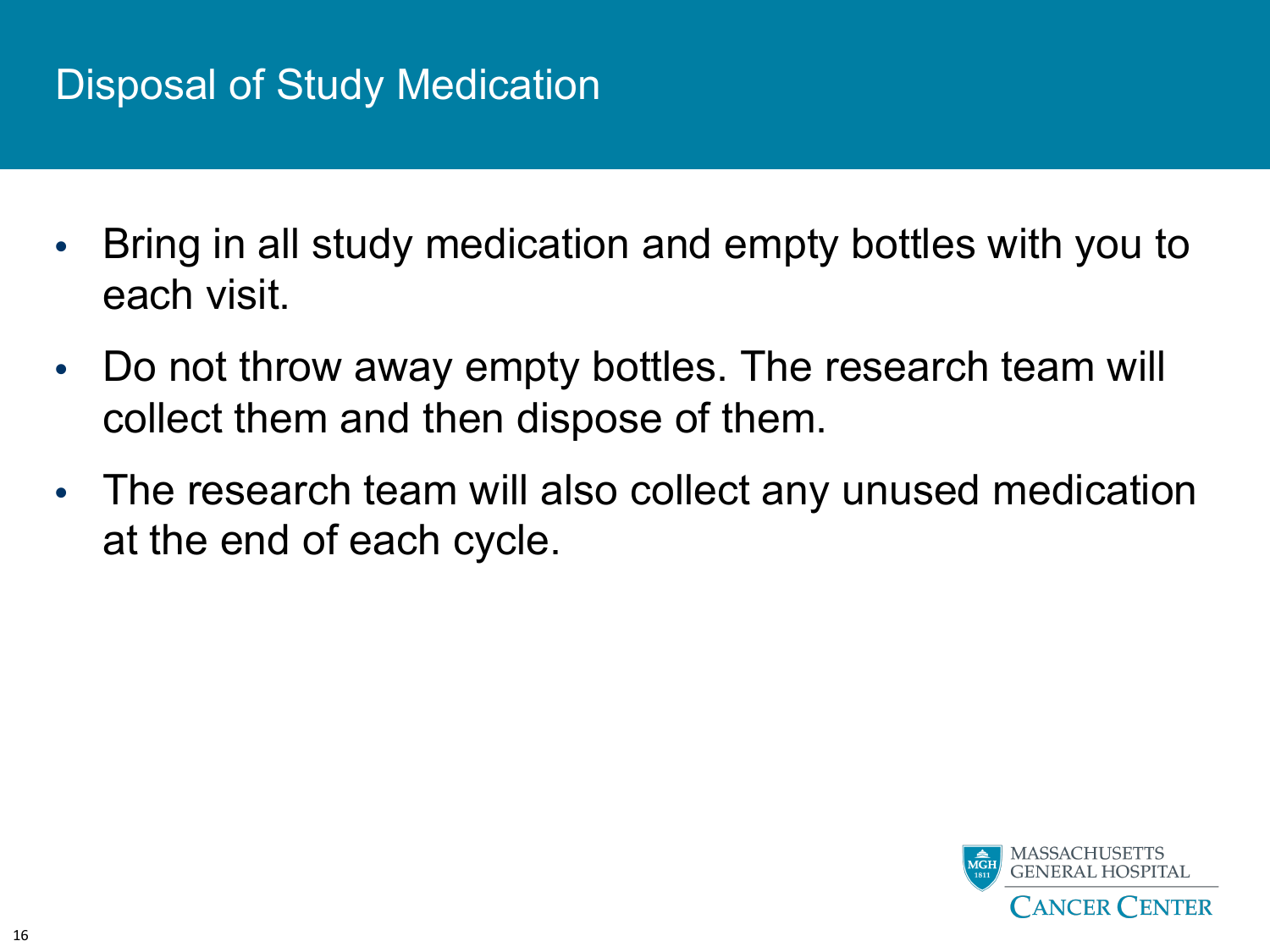#### When to call?

- You will work closely with the Research Team to review expected and unexpected side effects of your treatment
- Call with any new symptoms including but not limited to:
	- Diarrhea or constipation
	- Nausea or vomiting
	- Any skin change, rash or hives
	- New swelling in arms/legs, face
	- Dizziness, headaches or vision changes
	- Temperature of 100.4 or higher

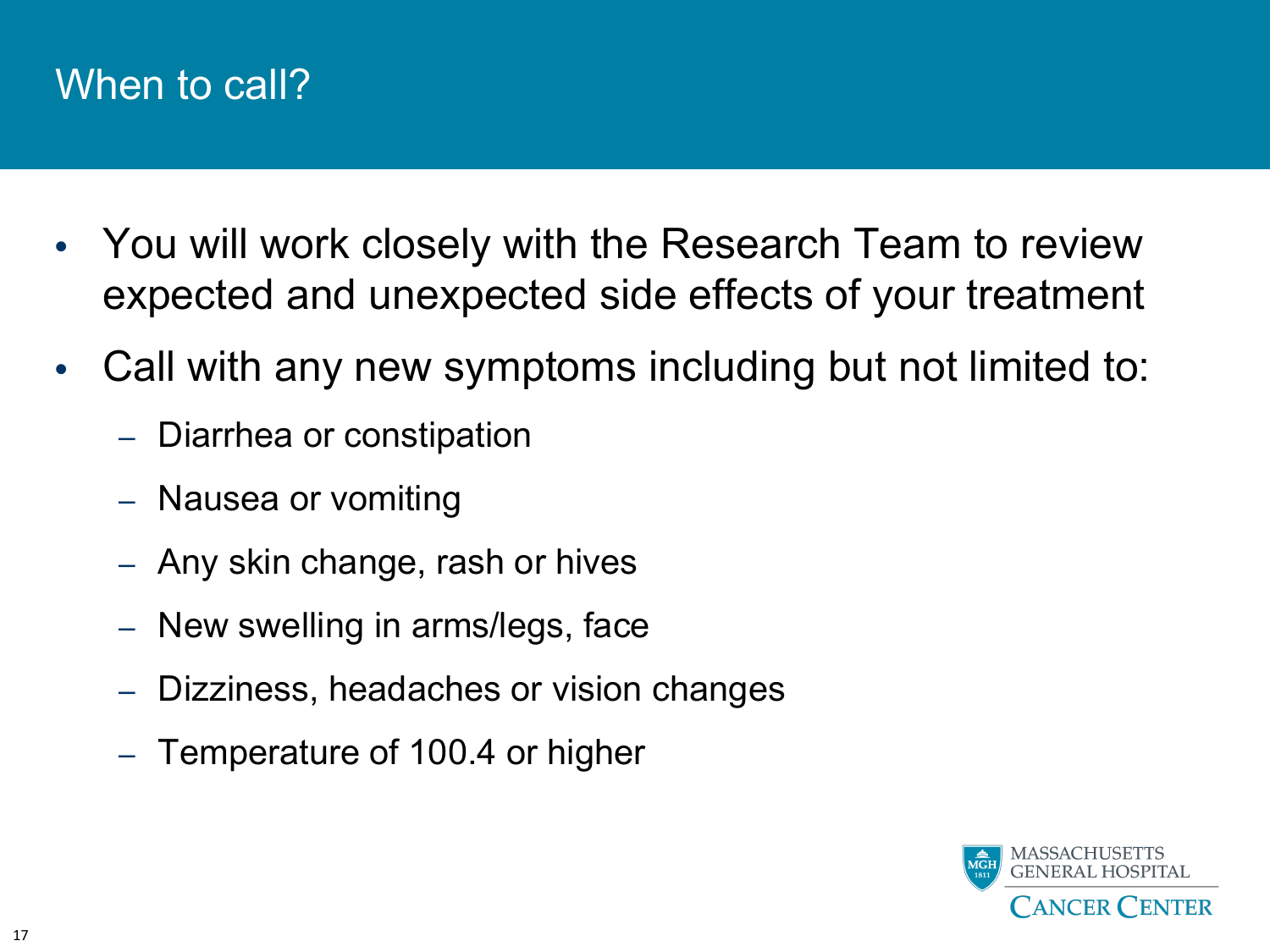# Financial coverage

- Clinical trial drugs are covered by the trial sponsor
- [There may be co-pays for doctor's visits](mailto:Mghclinicaltrialinsurance@partners.org), blood work CT scans
- Each trial has different billing tables with coverage p
- Please review your insurance coverage prior to start clinical trial to understand coverage
- Email the financial team with specific questions prior starting treatment on a clinical trial: Mghclinicaltrialinsurance@partners.org